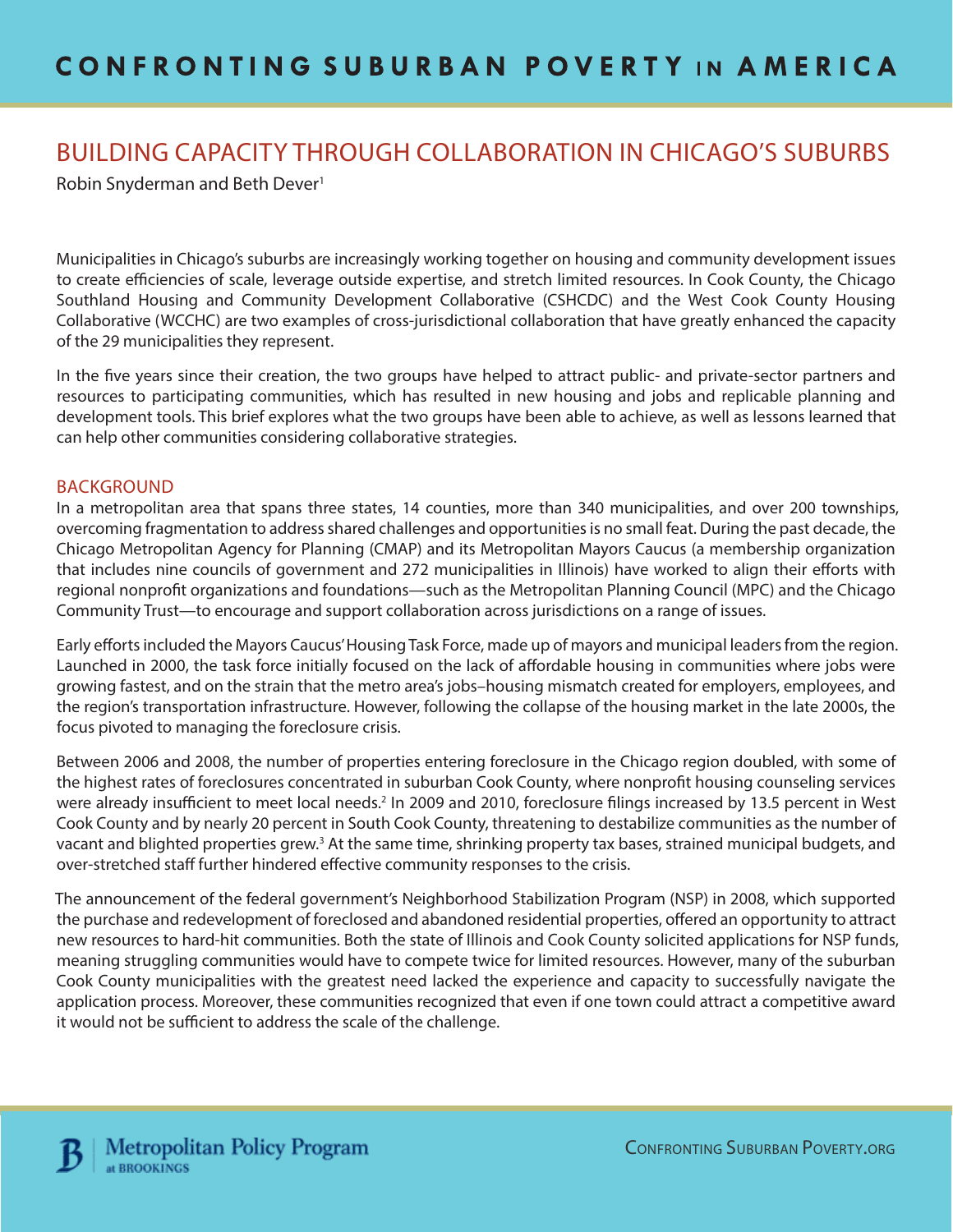### THE MODEL

The severity of the housing crisis, lack of local capacity, and available federal NSP funds provided the catalysts that spurred mayors and municipal managers in the west and south suburbs to collaborate across jurisdictional boundaries. Their efforts to pursue a collaborative approach were bolstered by support and technical assistance from the Mayors Caucus, CMAP, and MPC as the South Cook County and West Cook County collaboratives defined their structures, created subregional plans to address the housing crisis, and applied for federal funding. Each group also received critical support from philanthropy. Early investments from the Chicago Community Trust and the Grand Victoria Foundation allowed each collaborative to boost its capacity by hiring a coordinator to shepherd them through the planning, application, and implementation process.

With this support, both groups not only won funding in the first round of NSP, but they each went on to win federal Disaster Recovery Program dollars and awards from the Department of Housing and Urban Development's Sustainable Communities Initiative. In addition, the Illinois Attorney General allocated funds from the national mortgage settlement to support the West Cook County Housing Collaborative and several organizations working in the south suburbs, with the caveat that their efforts must be guided by and coordinated with the CSHCDC.

Since 2009, the two collaboratives have succeeded in attracting \$44 million—with \$15 million for West Cook County and nearly \$29 million for South Cook County. The result is a more than 50:1 return on the philanthropic investment.

With that capital, the collaboratives have been able to not only demolish, rehab, and redevelop blighted housing stock, but also to create a number of planning and development tools to strategically target investments in their subregions. For instance, both groups created a geographic information system (GIS) mapping tool and a housing investment prioritization tool to help them determine which proposals to fund, in what order, and with which funds. The South Cook collaborative was the first in the region to create an area land bank—an innovation that has attracted additional resources to the subregion and has since been replicated by Cook County as well. Beyond housing, each collaborative has completed a Transit-Oriented Development (TOD) plan and tools to implement those plans, including TOD funds (which were seeded by the Sustainable Communities Initiative and bolstered by investments from IFF, Enterprise Community Partners, and others) and TOD districts (with proposed overlay zoning to support the TOD plans, thanks to support from the Regional Transit Authority and Cook County).

Many of these accomplishments would not have been possible without collaboration. Member communities have been able to increase their capacity and save on administrative and staffing costs. They have also benefitted from a "single point of entry" that a collaborative structure provides. For example, if a developer is considering investing in the south suburbs, he or she can meet with the collaborative staff to discuss development opportunities and narrow down the list of options rather than having to meet with each individual town.

#### LESSONS LEARNED

Developing the infrastructure and operations of these collaboratives was not a linear process. It required multiple iterations, returning to the central ideas and guiding visions as stakeholders redefined their roles and responsibilities and became increasingly entrepreneurial.

Any collaboration will be an iterative process unique to the groups involved. However, other communities can benefit from the valuable lessons learned by these two groups.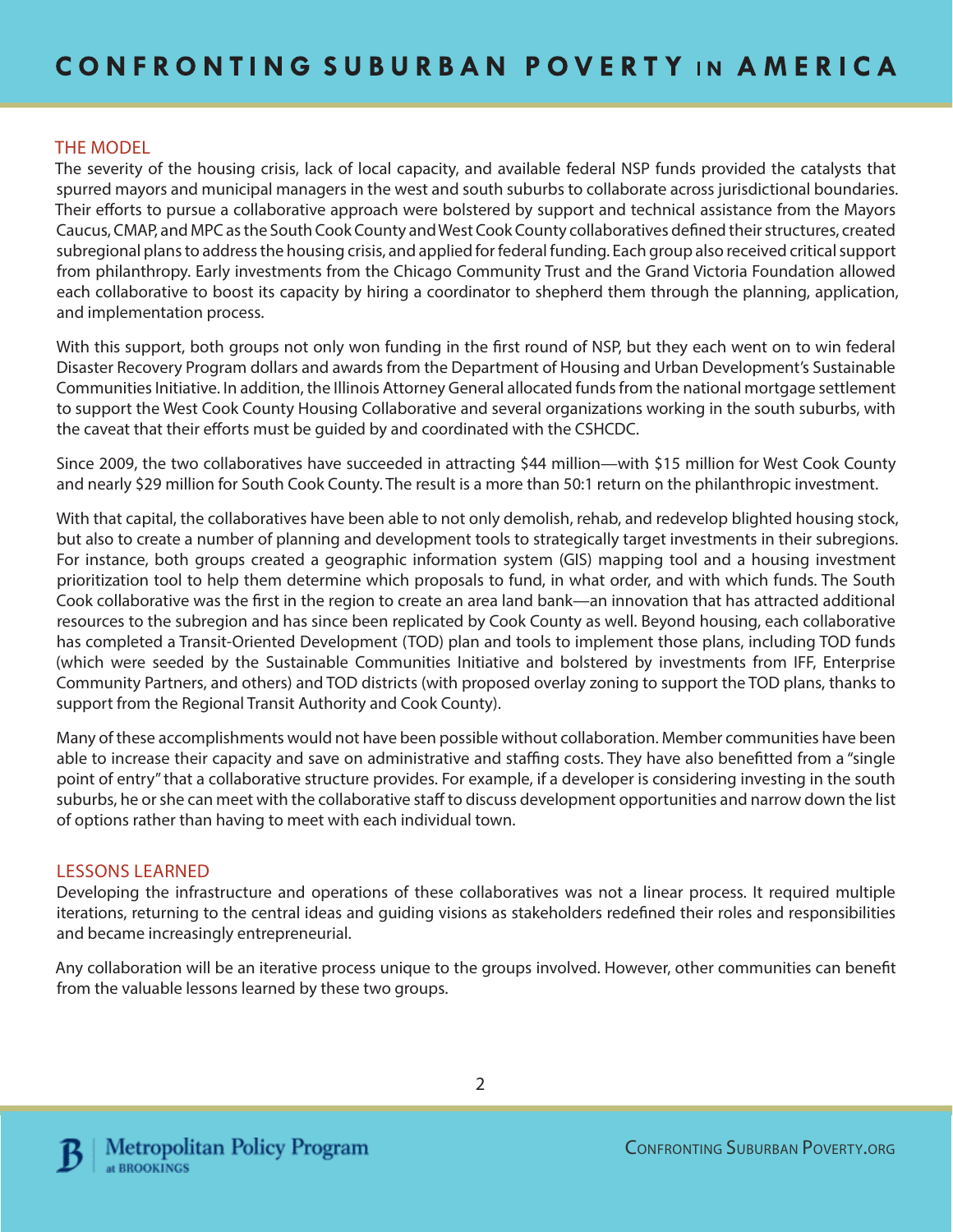**1. Assemble the right members.** To build trust, shared goals, and long-term sustainability, it helps to bring together communities with contiguous borders and similar profiles and one or more local leaders committed to championing collaboration. In South Cook County, the CSHCDC began as a partnership of 19 municipalities, which has since grown to 24 communities.<sup>4</sup> In West Cook County, five municipalities came together to form the WCCHC.<sup>5</sup>

Although there is no "magic" number of jurisdictions required to make a collaborative successful, for new collaboratives it may make sense to start small, with a limited number of communities that can easily coalesce around a relatively narrow goal or issue. Membership and the agenda can expand with time and additional resources. Optimally, any growth should be contingent on the explicit buy-in of additional towns in terms of both the collaborative's objectives and the proposed role of a new community as a member, as well as the financial ability of the collaboratives to support expanded membership.

2. Engage key partners upfront in defining roles and objectives. From the beginning, municipal officials and regional partners worked together to define roles and responsibilities and set goals, which helped unite the different players around an agenda for moving forward. The local elected officials and staff collectively identified and agreed on shared priorities, taking the idea of collaboration back to their own municipalities to create community support for the collaborative's goals. The collaborative coordinators served as a source of housing expertise for the communities and guided the development and implementation of their work plans. Foundations, including the Chicago Community Trust, the Grand Victoria Foundation, and the Field Foundation, provided the financial support for the initial planning, staffing, and program development, while national foundations such as Bank of America and the Ford Foundation supported the work of regional nonprofit intermediaries, including the Mayors Caucus, CMAP, and MPC. Regional nonprofit partners assisted the two collaboratives throughout the process by providing technical assistance, staff support, and policy advocacy.

**3. Tap into regional intermediaries.** One of the central motivations for creating the collaboratives was the lack of capacity in the member communities. Left to their own devices, the municipalities would not have had the time, resources, or staff to effectively address the growing needs. Instead, when funders first agreed to provide seed funding for the collaboratives, the Mayors Caucus was able to step in as the fiscal agent to receive and disburse those funds. CMAP provided technical assistance as the collaboratives developed their strategic plans and helped them develop important planning tools such as the housing investment tool. MPC was able to connect the work of the local collaboratives to national best practices and regional initiatives, including Homes for a Changing Region (which helps subregions identify their housing supply–demand mismatch) and the Regional Home Ownership Preservation Initiative and the Preservation Compact (which, respectively, leverage the resources and expertise of agencies funded to advance foreclosure response and rental housing strategies).

The involvement of these partners also provided credibility to potential public- and private-sector funders, policymakers, and prospective members. Their involvement also kept the momentum going, especially early on.

4. Identify the best operating structure for the communities involved. Although both collaboratives had similar objectives, they took unique approaches in defining how they would operate. The South Cook County collaborative is housed at the South Suburban Mayors and Managers Association—the local council of governments. The member communities meet monthly, and they hired an individual with experience in housing and community development to act as coordinator.

In contrast, rather than nesting within the local council of governments, the member municipalities in West Cook County entered into an intergovernmental agreement, which they renew each year. The WCCHC is guided by a steering committee composed of an elected official from each member municipality, which meets quarterly, as well

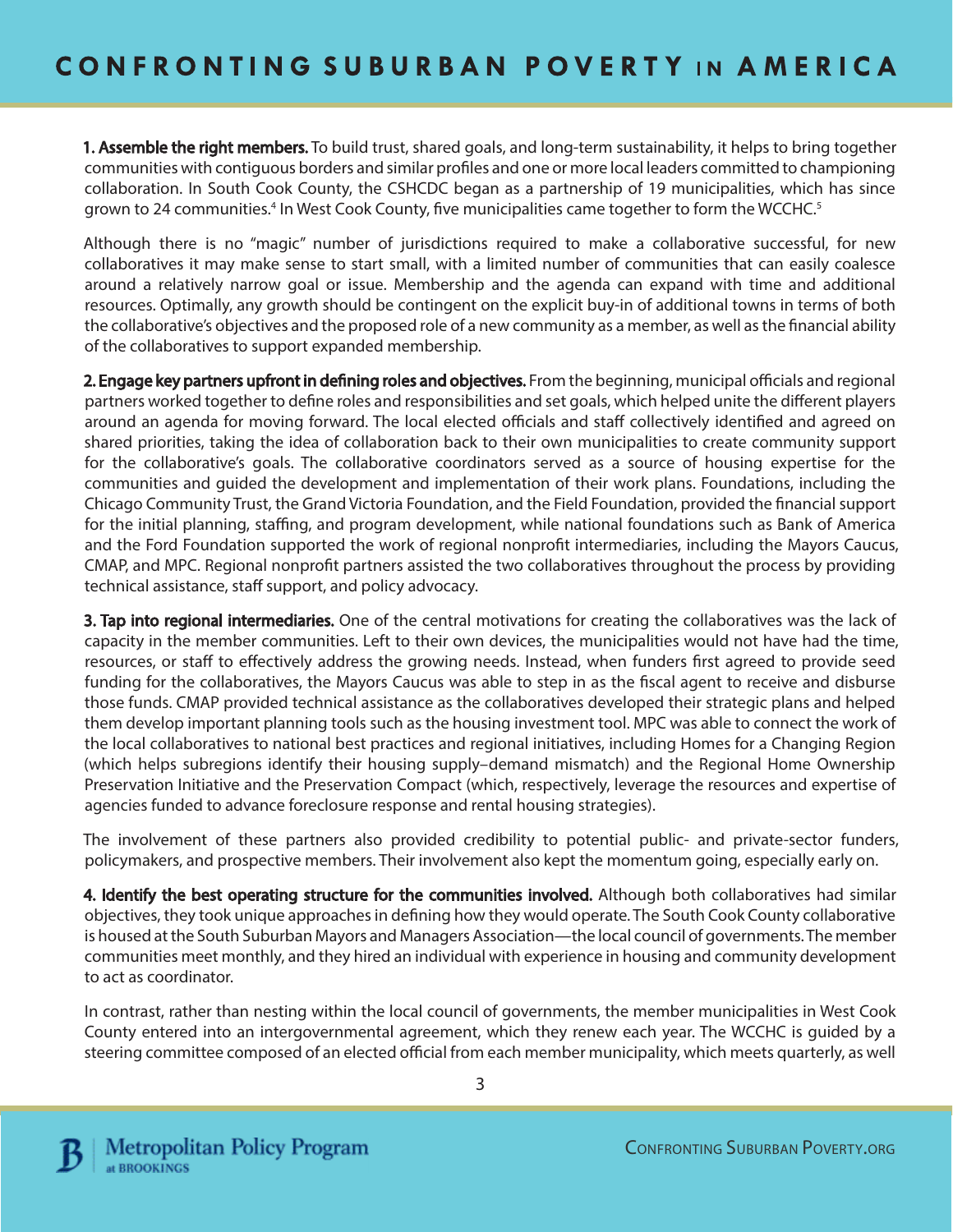as a working group of a municipal staff member from each jurisdiction, which meets monthly.<sup>6</sup>The West Cook County collaborative contracted with IFF (formerly Illinois Facilities Fund), a Chicago-based Community Development Financial Institution (CDFI) that can also play the role of affordable housing developer, to fill the role of coordinator.<sup>7</sup>

Each model has its pros and cons. The South Cook County model benefits from being integrated and aligned with the local council of governments, but it must look to external partners for financial and development capacity. The south suburbs collaborative also encountered difficulties in its early attempts to attract federal funding because it does not operate as an independent nonprofit. For instance, Cook County awarded the initial round of NSP funds to 11 communities separately rather than to the collaborative because the county had never funded such a collaboration before and was concerned about risks and liabilities. On the other hand, West Cook County was able to avoid those issues because IFF, as a registered nonprofit, could act as fiscal agent. In addition, IFF is able to draw on its financial capacity as a CDFI and expertise as a real estate consultant and developer to help the West Cook County collaborative implement its work plan and achieve its development goals. However, IFF also encountered hurdles in negotiating funding when the state expressed conflict-of-interest concerns during its disbursement of Disaster Recovery Program funds.

Whether communities looking to replicate these models choose one of these operating structures or a hybrid approach, the key is to weigh the benefits of challenges of each approach and identify which works best in their local context.

5. Create a well-defined work plan. Determining which issues to address can be a difficult process. Some member communities may view certain topics as critical while other members do not. The two Cook County collaboratives balanced these concerns by focusing on issues that were too large to be taken on by communities with limited means and yet too small to be dealt with by larger regional organizations.

For example, the collaboratives were well positioned to work directly with financial institutions during the height of the foreclosure crisis to create efficiencies and promote best practices in banks' property maintenance and disposition efforts. As a result each town and each bank understood each other's priorities and could establish appropriate accountability mechanisms. In addition, suburban Cook County communities historically have had trouble attracting high-quality developers and financing to address their housing stabilization or affordability needs, partly because of the highly fragmented nature of the region. The collaboratives have been able to market their joint vision and strategy, cultivate a pipeline of potential housing development opportunities, and identify the infrastructure, property condition, and regulatory improvements required to enable development.

6. Work with local, state, and federal policymakers to promote collaborative approaches. Philanthropy alone cannot sustain collaboration in the long term. Mechanisms that pool funding from member municipalities to support collaborative structures can help create sustainable models, but ultimately collaborative entities need the support of traditional government funders. As described earlier, the availability of federal NSP resources provided a major impetus for establishing the collaboratives. Subsequent government policy incentives and funding sources, such as the Sustainable Communities Initiative (SCI), served as increased incentives for interjurisdictional collaboration.

But new initiatives such as SCI notwithstanding, the often siloed and inflexible nature of government funding streams means that any collaborative must work closely with local, state, and federal funders to clarify where existing funding sources could be used to support or create incentives for multi-jurisdictional collaboration. After Cook County bypassed the South Cook County collaborative to award the first round of NSP dollars to municipalities, it took months of discussions between the collaborative, regional partners, and county and federal policymakers to find a resolution, with HUD signaling support for the collaborative approach and the county becoming a key



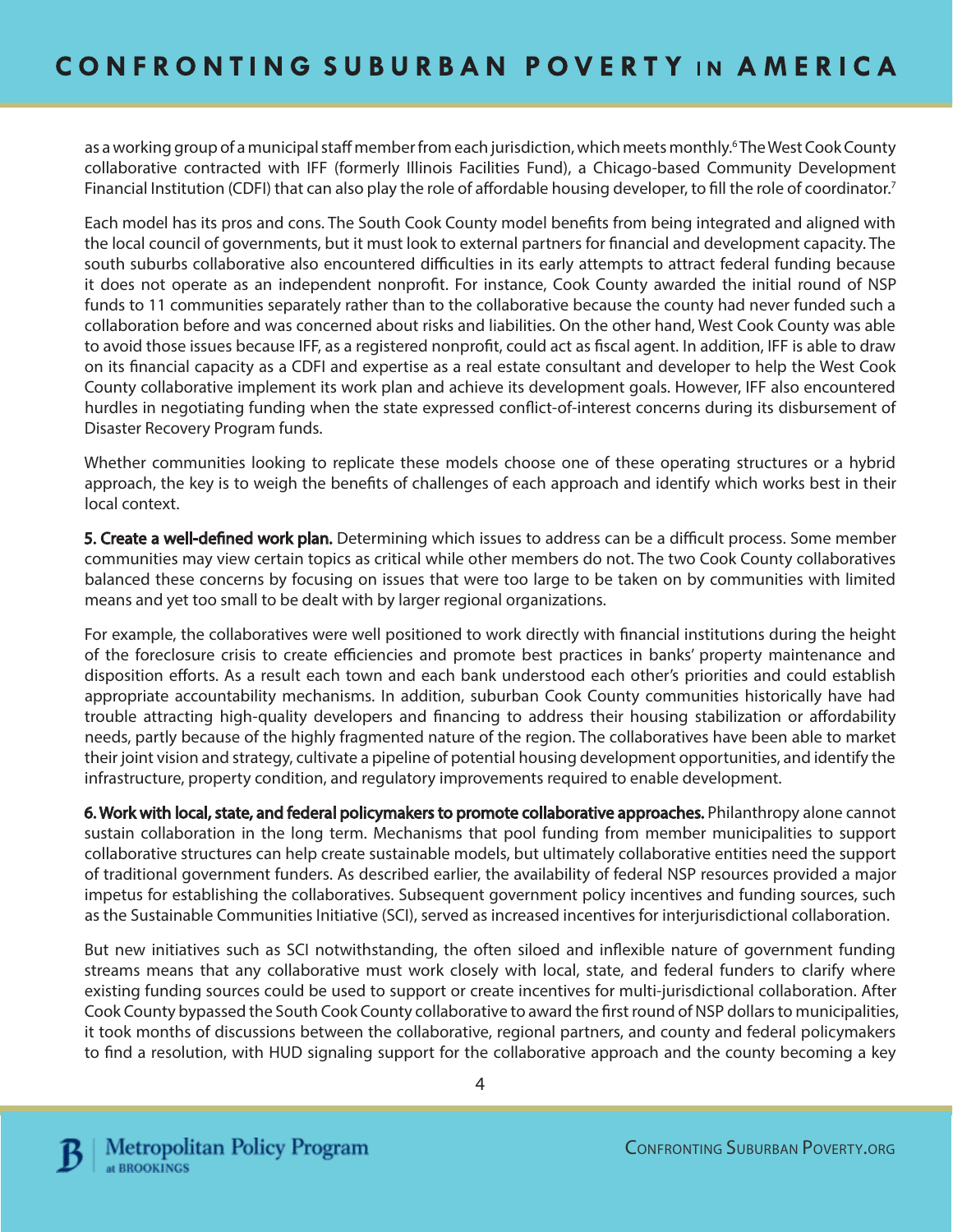supporter of and investor in the collaboratives. Currently, Cook County and CMAP are working to create the institutional framework to promote subregional efforts throughout the metro area.

7. Address the challenge of working together in a situation of limited resources. Not every member will benefit equally or at the same time from investments in the collaborative. However, members must understand the value of investing in the entire subregion and that, over time, each municipality will benefit. Transparency is critical in these instances, and it is one reason why CMAP helped develop the housing investment tool for the member communities. Creating a clear and fair decision-making process, supported by data and open to members, funders, and the public, is crucial for success and sustainability.

8. Quantify the cost savings and benefits. Having accountability mechanisms and metrics in place early on will not only help demonstrate the benefits of collaboration to policymakers and potential funders, but it will also help keep members engaged and guide investments to ensure the collaborative is on track to achieve its key milestones and development priorities. Elected officials and staff members in the South and West Cook County collaboratives have attested to the administrative savings and increased capacity they've seen as a result of these initiatives. The collaboratives are developing metrics that will help them quantify those savings and answer questions such as: Can municipalities save money through improved public safety and reduced building or vacant lot maintenance costs by working across borders to revitalize communities? Can they raise additional revenue through increased property tax revenue? How much money can they save by sharing staff with their neighbors?

9. Craft a strong communications strategy and communicate early wins. An effective communications strategy can help keep initial members at the table and attract new partners. The strategy should target key audiences (other communities, regional leaders, financial institutions, philanthropy, employers) with a message about what the region needs to succeed and how collaboration can help achieve those goals and result in broadly shared benefits. To make progress visible and to build trust, it is important to regularly communicate early wins—such as hiring a coordinator or winning a new investment—to members and stakeholders.

10. Plan for long-term sustainability. Because turnover in the public sector can be significant, both collaboratives did not want to be entirely reliant on government leaders or staff. The importance of a coordinator to provide the "backbone" and institutional knowledge for the collaboratives over time cannot be overstated. It is equally important that the collaboratives engage private-sector developers, employers, and financial institutions to develop programs and policies that support inclusive growth and serve the best interests of each partner.

In addition, because philanthropic grants typically do not last forever, identifying long-term funding sources is crucial. Partners such as MPC helped the coordinators advocate for allowing collaborative entities to collect administrative fees from the government grants they administer. In turn, the collaboratives are exploring ways to leverage the "single point of entry" infrastructure to attract private investments to their areas. And both groups are considering other long-term, sustainable revenue sources, such as contributions from member communities or fees collected from developers.

## LOOKING AHEAD

While these collaboratives innovate locally to maximize their organizational infrastructure, public- and private-sector funders can fast-track these efforts by rewarding and encouraging collaboration. This can be done through new programs, and by updating and interpreting existing programs to ensure that interjurisdictional collaboratives qualify for public funds, receive priority when competing for limited resources, and that funding administrative support for collaboratives is a permitted use of public funds.